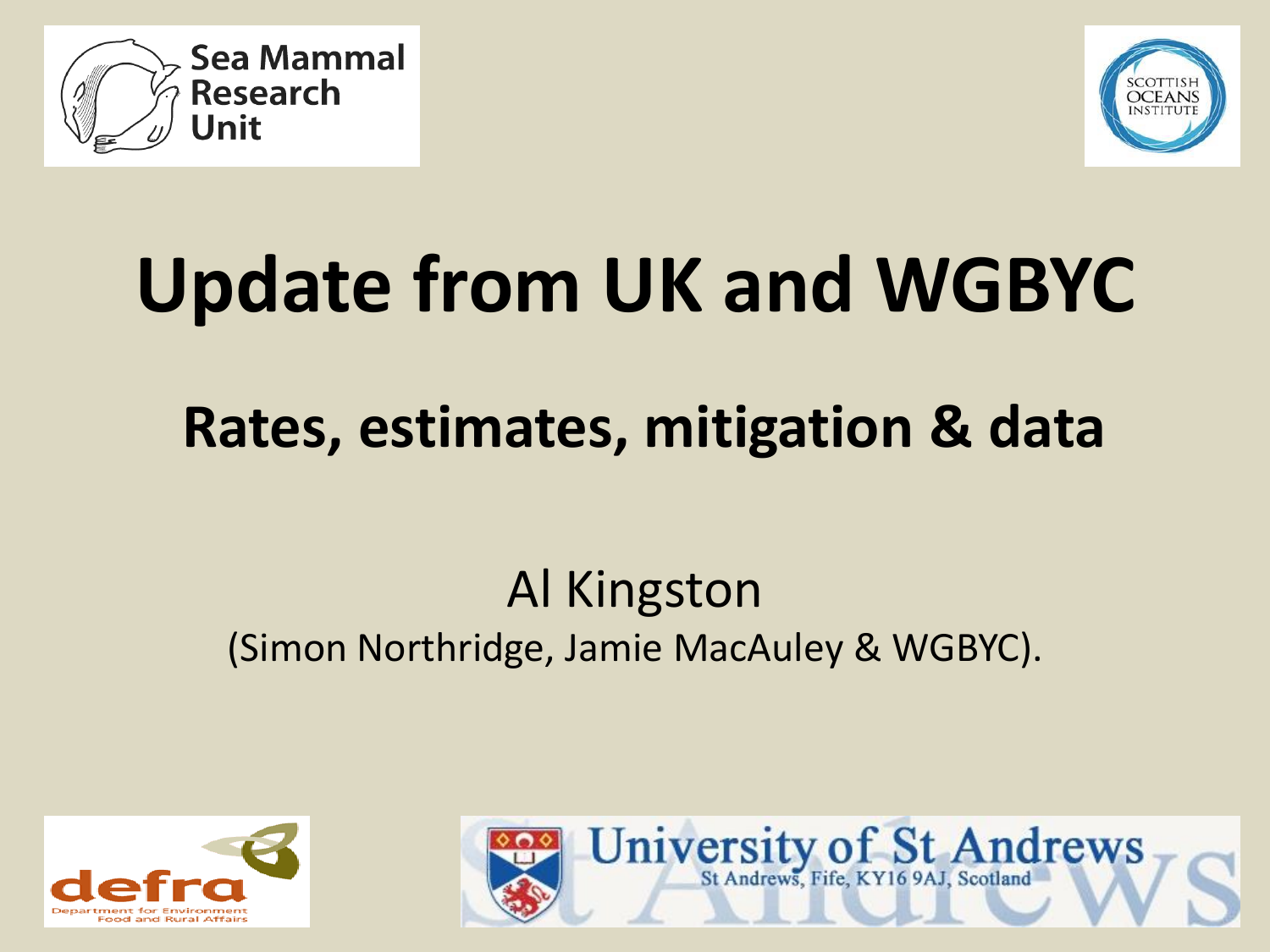# Update on ICES Working Group on Bycatch of Protected Species

a.k.a.

**WGBYC** 



#### **WORKING GROUP ON BYCATCH OF PROTECTED SPECIES (WGBYC)**

#### VOLUME 1 | ISSUE 51

**ICES SCIENTIFIC REPORTS** RAPPORTS SCIENTIFIQUES DU CIEM



 $ICFS$ INTERNATIONAL COUNCILEOR THE EXPLORATION OF THE SEA COUNSEIL INTERNATIONAL POUR L'EXPLORATION DE LA MER **CIFM**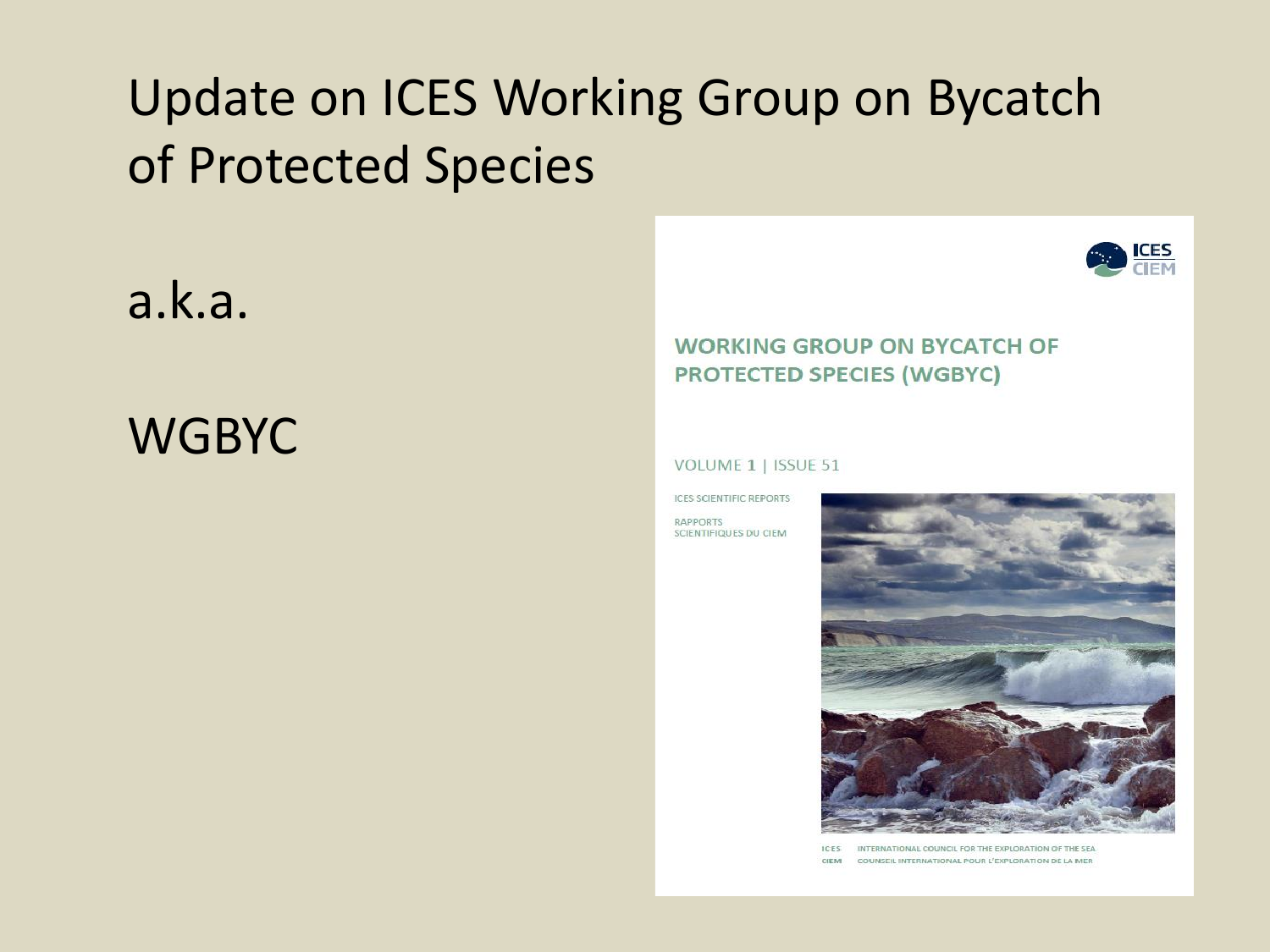## WGBYC was established in 2007 (as SGBYC)

• Main purpose to assess and improve monitoring and mitigation methodology

#### **Currently 6 main ToRs:**

- Review and summarise 812 and other reports to collate bycatch rates and estimates in EU waters and wider North Atlantic;
- Collate and review information from 812 reports about bycatch mitigation measures and ongoing bycatch mitigation
- Evaluate impacts of bycatch on protected species populations furthering the BRA to assess conservation level threats / prioritize areas for additional monitoring
- Develop, improve and coordinate with other ICES WGs on methods for bycatch monitoring, research and assessment.
- Coordinate and support research proposals/projects and funding opportunities in support of researching protected species bycatch mitigation;
- Continue to develop, improve, populate through formal Data Call, and maintain database on bycatch monitoring and relevant fishing effort in European waters.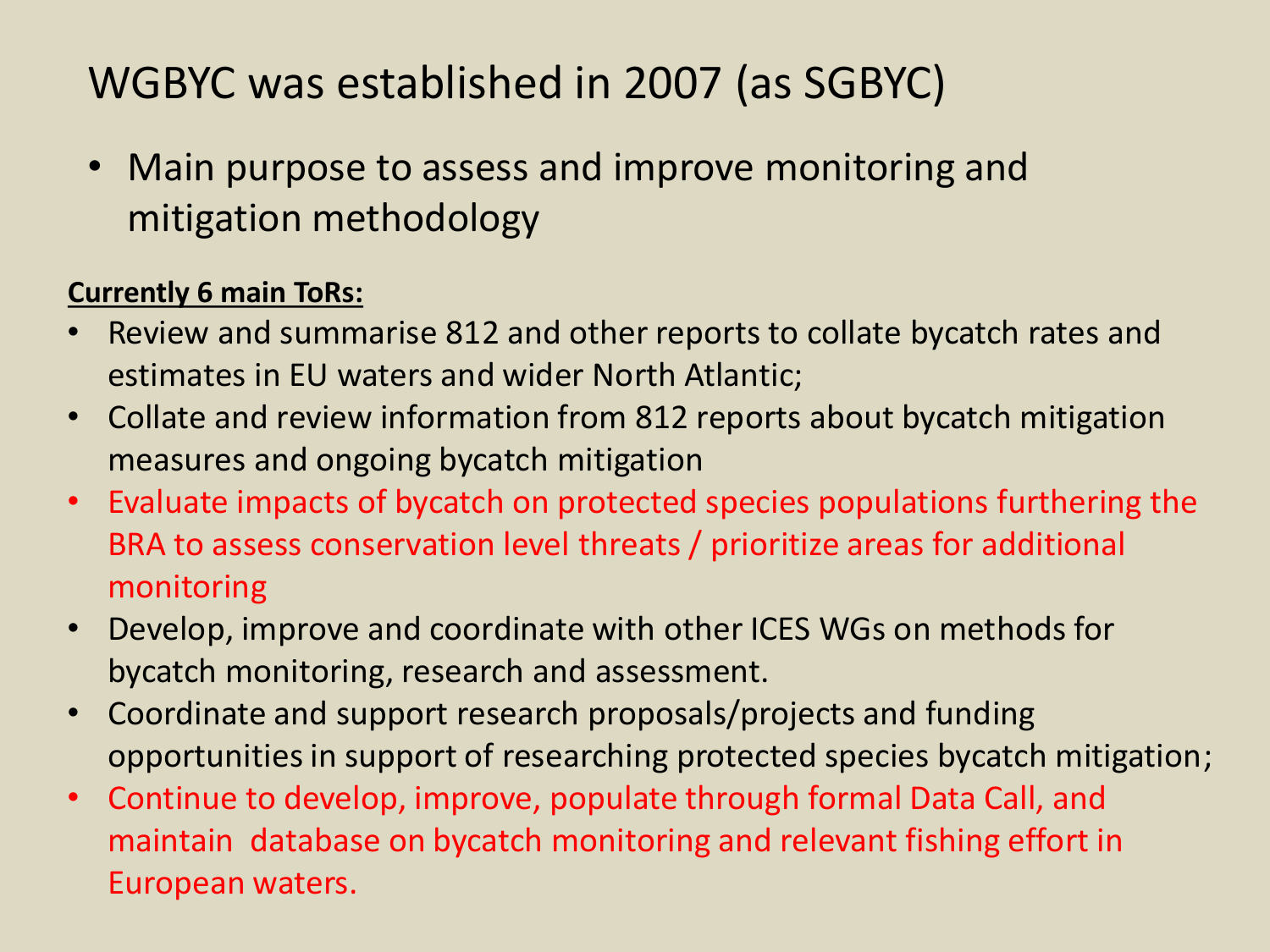2018 – BRA carried out for CD in CS (7) and BoB (8)

BRA method -

1. Reported bycatch rates (DaS) for nets and midwater trawl

**x**

2. "Best" available effort (RDB and WGBYC)

**÷**

3. Abundance estimates (SCANS III)

**=** % mortality

Caveats regarding each component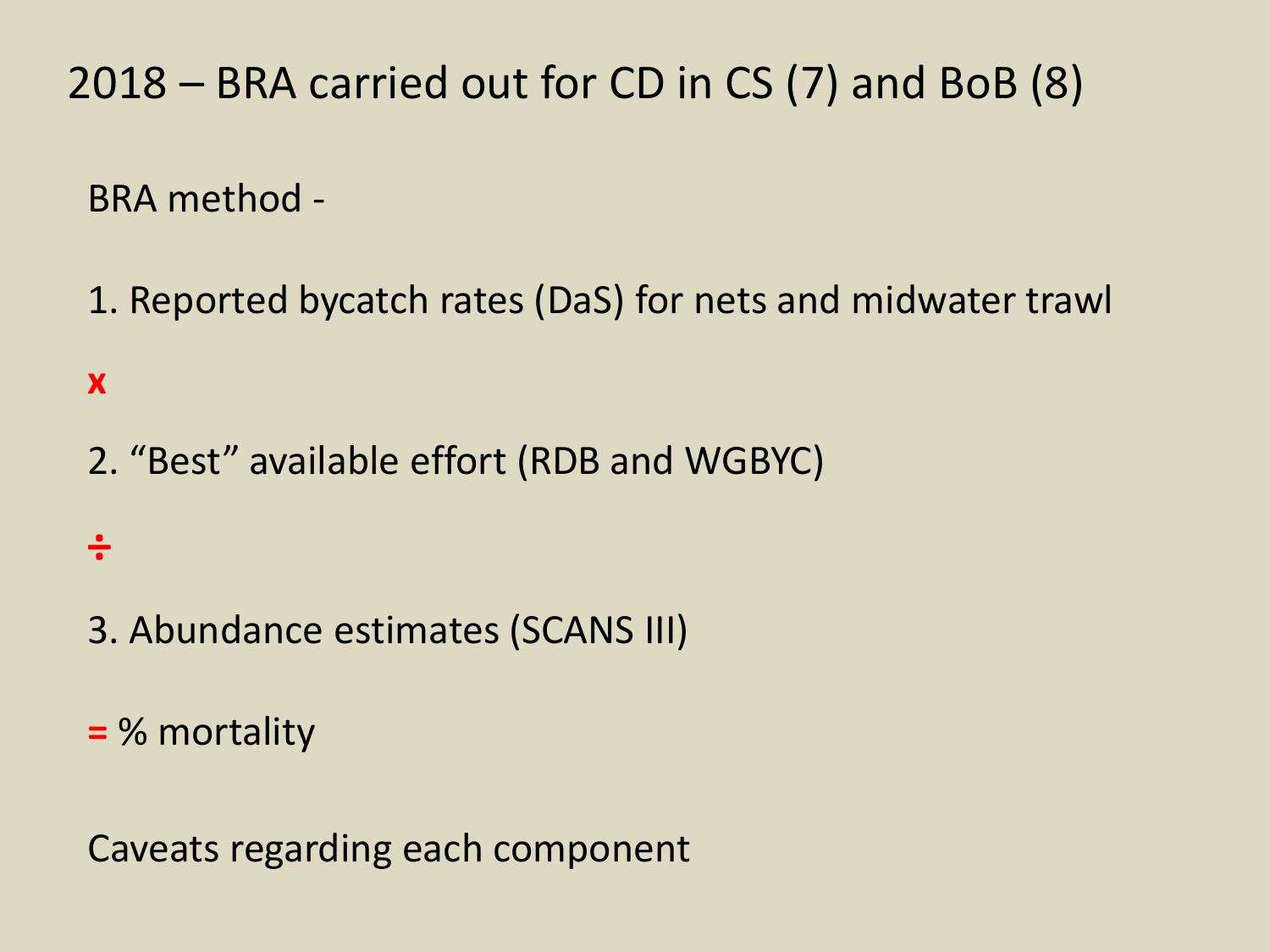Table 10. Estimates of lower and upper 95% bycatch mortality for common dolphin in the context of its abundance estimated in subareas 7 and 8 from SCANS-III survey data.

| AREA                                                 | <b>MÉTIER</b>                         | <b>YEAR</b> | <b><i><u>FISHING</u></i></b><br>EFFORT (DAS) | <b>ESTIMATE OF BYCATCH RATE</b><br>(NUMBER OF BYCATCH<br>EVENTS/OBSERVED DAS) |                 | <b>ESTIMATE OF BYCATCH COMMON</b><br><b>DOLPHIN</b> |                 | <b>BEST ESTIMATE</b><br>OF ABUNDANCE | % MORTALITY<br><b>USING LOWER</b><br><b>BYCATCH ESTIMATE</b> | % MORTALITY<br><b>USING HIGHER</b><br><b>BYCATCH</b><br><b>ESTIMATE</b> |
|------------------------------------------------------|---------------------------------------|-------------|----------------------------------------------|-------------------------------------------------------------------------------|-----------------|-----------------------------------------------------|-----------------|--------------------------------------|--------------------------------------------------------------|-------------------------------------------------------------------------|
|                                                      |                                       |             |                                              | Lower<br>95% CI                                                               | Upper 95%<br>CI | Lower<br>95% CI                                     | Upper 95%<br>CI |                                      |                                                              |                                                                         |
| Celtic Sea<br>Ecoregion 7 (a-<br>c, g-h, j-k)        | Midwater trawl<br>(OTM, PTM)          | 2015/2016   | 4767                                         | 0.010                                                                         | 0.075           | 49                                                  | 355             | 221 933                              | 0.02                                                         | 0.16                                                                    |
|                                                      | Nets (GNS,<br>GND, GTR)               |             | 17485                                        | 0.006                                                                         | 0.031           | 104                                                 | 549             |                                      | 0.05                                                         | 0.25                                                                    |
| <b>Bay of Biscay</b><br>$8(a-e)$                     | Midwater<br>trawl (OTM,               | 2015/2016   | 10962                                        | 0.084                                                                         | 0.199           | 924                                                 | 2187            | 111990                               | 0.83                                                         | 1.95                                                                    |
| <b>Bay of Biscay</b><br>and Iberian<br>sea 8 $(a-e)$ | Nets (GNS,<br>GND, GTR)               | 2015/2016   | 61 124                                       | 0.011                                                                         | 0.035           | 683                                                 | 2168            |                                      | 0.61                                                         | 1.94                                                                    |
| Total                                                | Midwater<br>trawls and<br><b>Nets</b> | 2015/2016   | 94 338                                       |                                                                               |                 | 1760                                                | 5259            | 333 923                              | 0.53                                                         | 1.57                                                                    |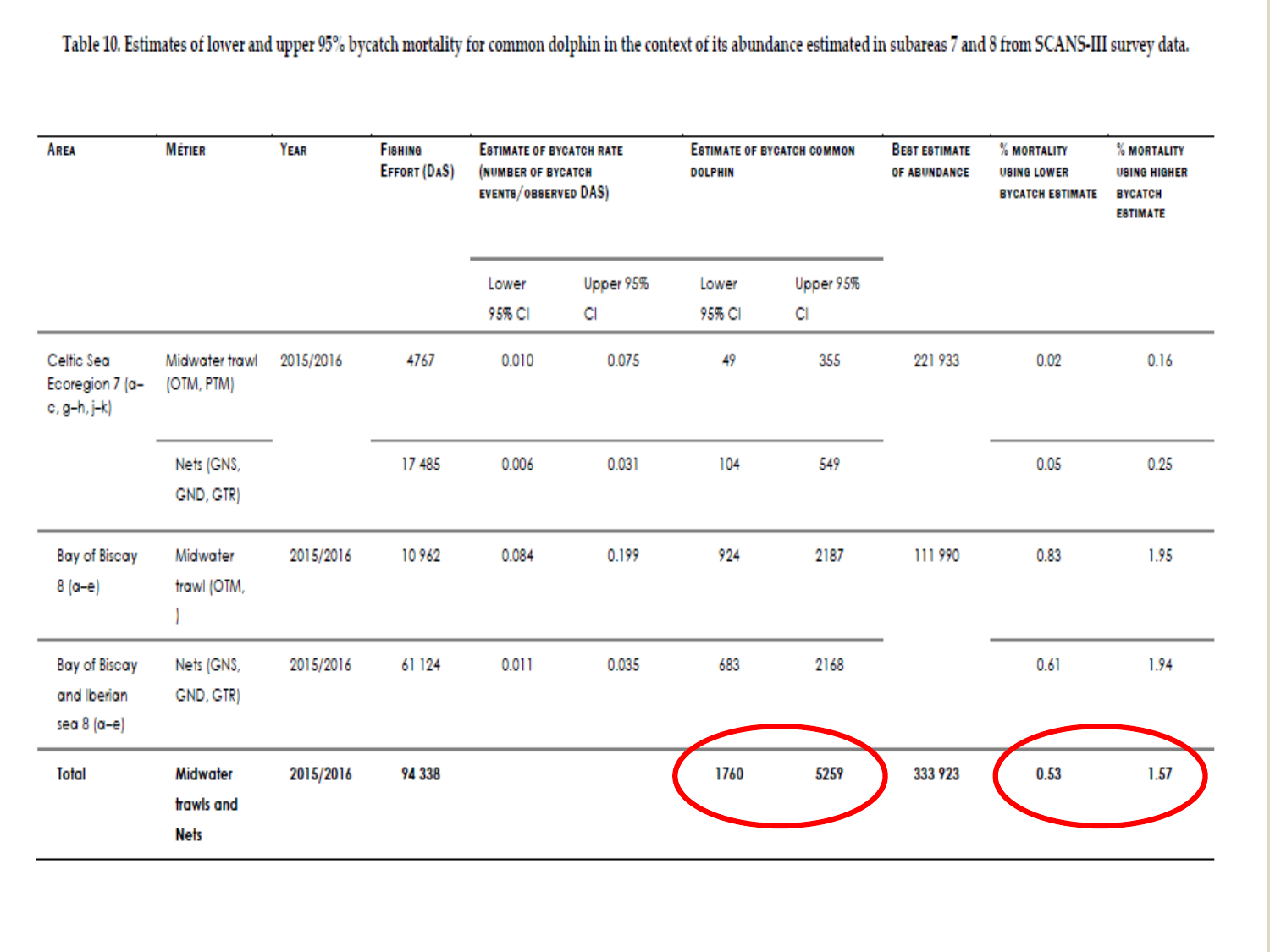### WGBYC data acquisition

- Historically WGBYC used data from 812 reports only (only some gears/areas)
- Aware 812 to be repealed so DbSg looked for alternatives
- Resulted in development of a formal ICES/WGBYC datacall

Datacall requests to 24 countries for:

- 1. Fishing effort all gears by area to ML5
- 2. Monitoring effort to ML5 by programme type
- 3. Bycatch data number of all protected species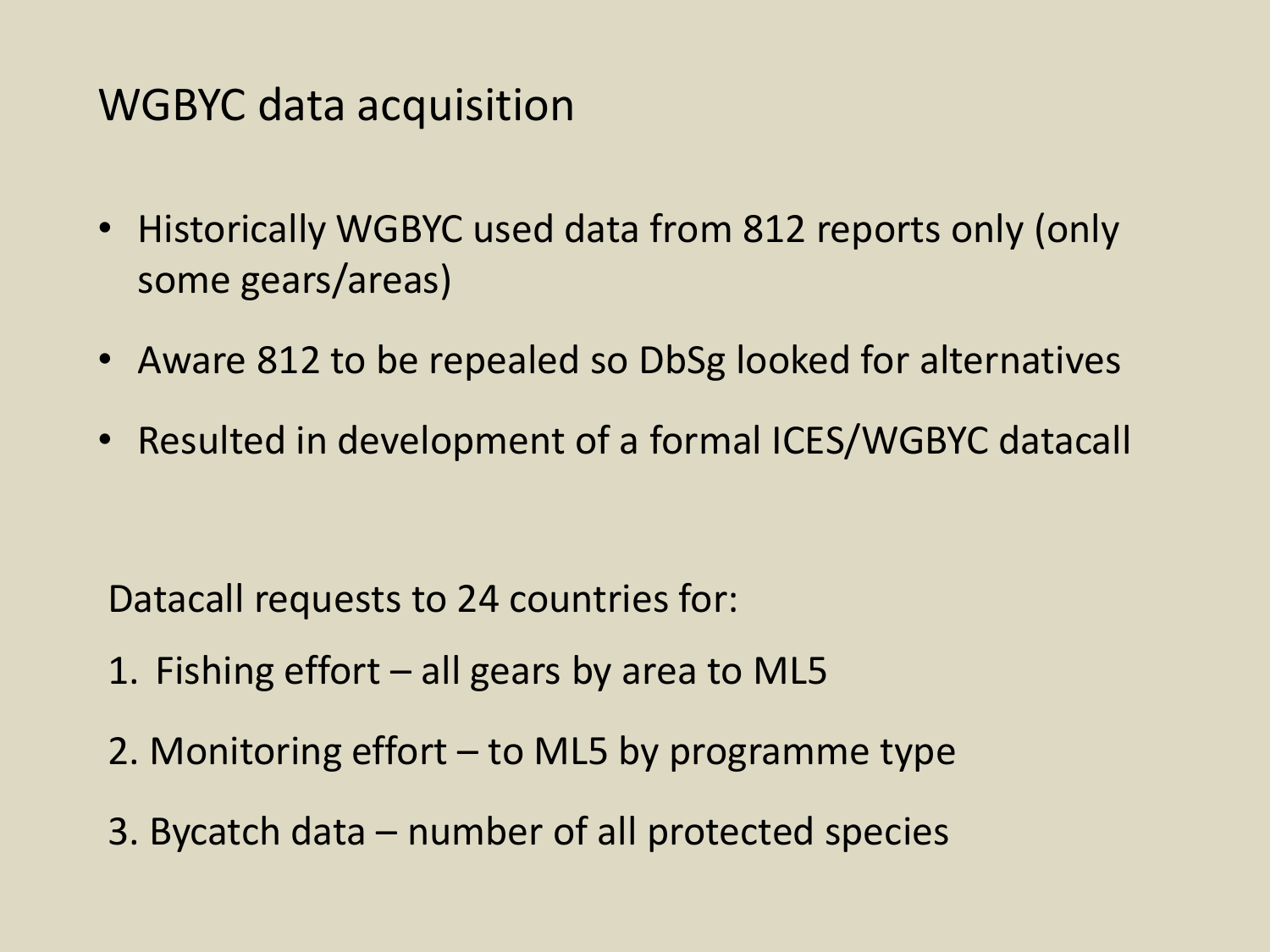## 2019 datacall requested 2017 data =

- > 17,000 fishing effort records
- > 2,000 monitoring effort records
- > 1,000 PS bycatch records (circa 1 million specimens all taxa)
- = a significant step forward in data acquisition

| <b>Species</b>        | <b>Number</b> |
|-----------------------|---------------|
| Delphinus delphis     |               |
| Globicephala melas    |               |
| Phocoena phocoena     | 46            |
| Stenella coeruleoalba |               |
| Tursiops truncatus    | 3             |
| $\overline{A}$        |               |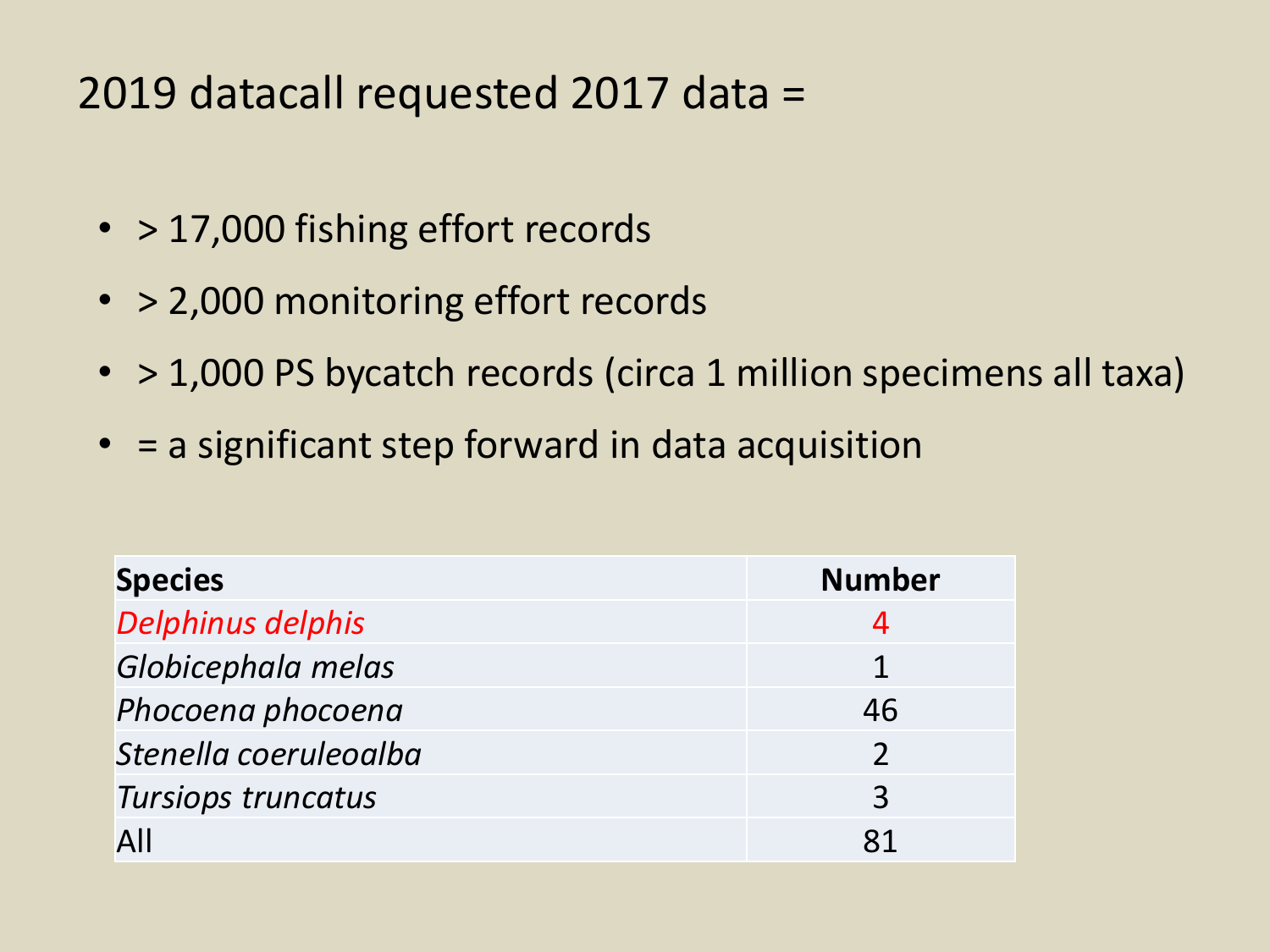### Other data improvements:

• Analysis in UK indicated that mammal bycatch rates differ between programme type



• Rates 13 times higher in dedicated bycatch v catch sampling programme.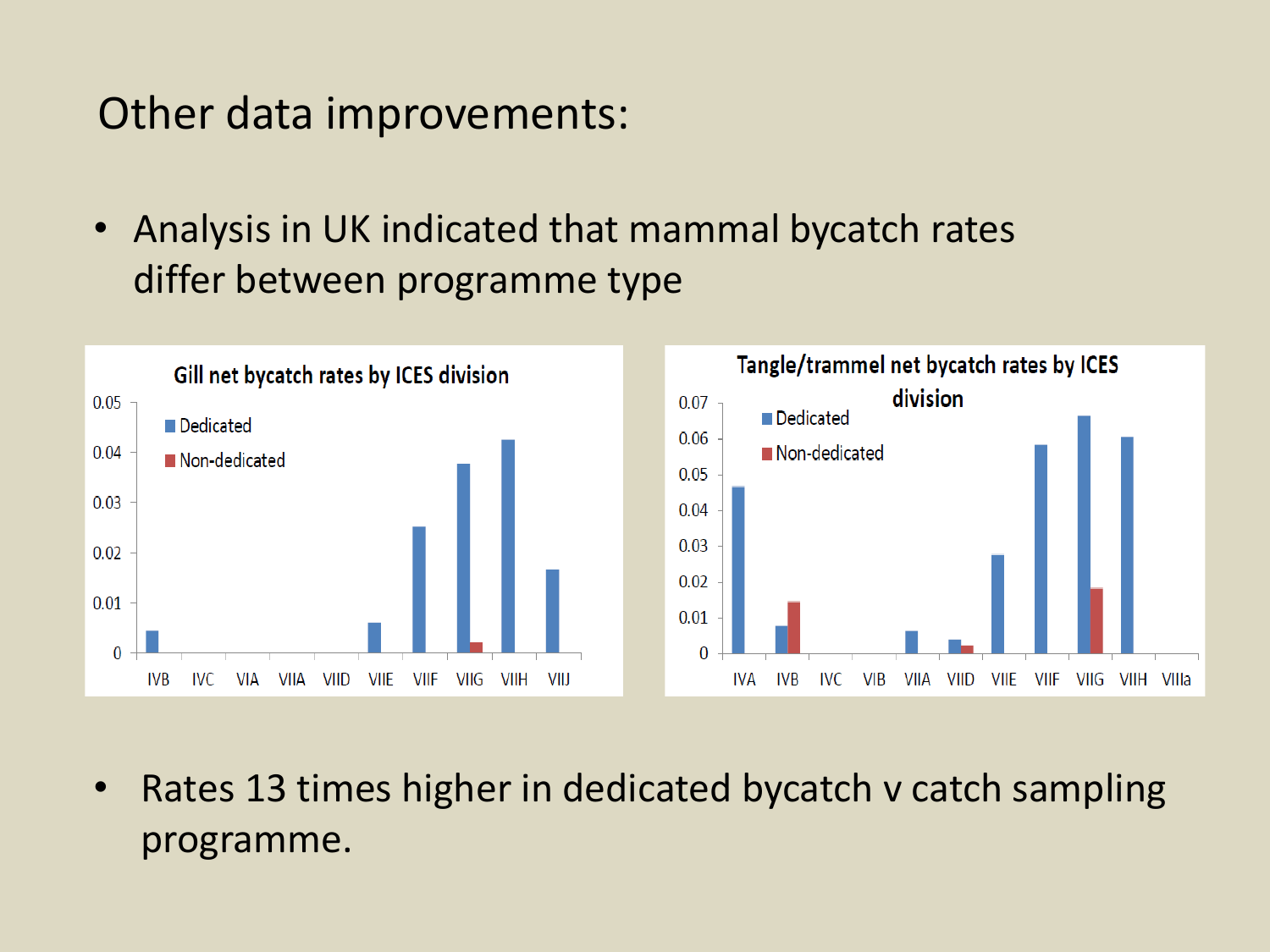# Possible problem – most data originates from catch sampling programmes

- Sampling design and protocols not optimised for PETs in catch sampling programmes
- Very likely bycatch rates biased low (some gears/species)
- WGBYC and WGCATCH improving sampling protocols for PETS within catch sampling programmes (2020)
- Not clear if sampling designs will also be altered

= significant step forward in data collection